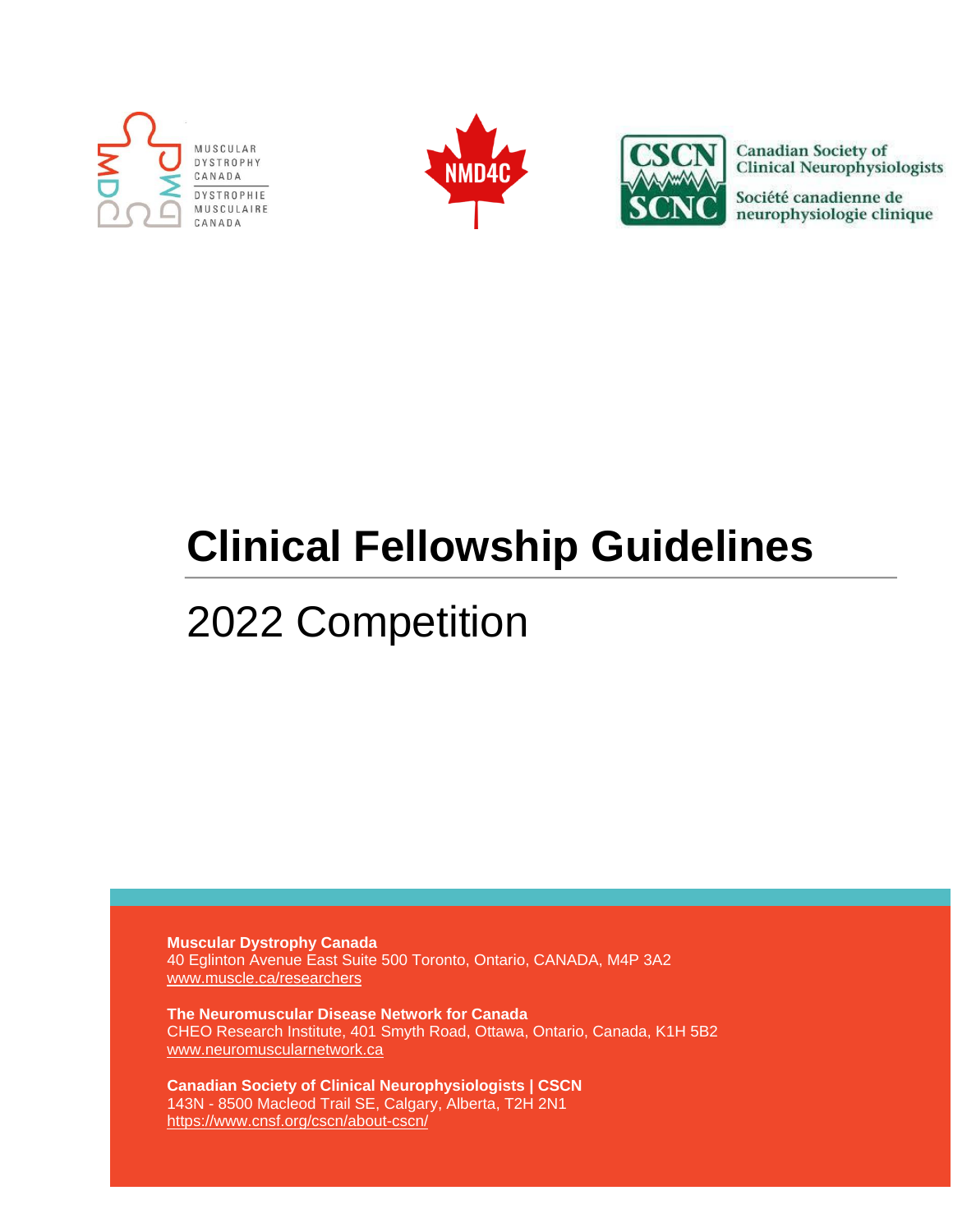## **Award Overview**

Muscular Dystrophy Canada, Neuromuscular Disease Network for Canada, and the Canadian Society of Clinical Neurophysiologists Announces **National Clinical Fellowships in Neuromuscular Medicine & Electromyography:**

In order to support the training of future Canadian leaders in neuromuscular care and electromyography, the Neuromuscular Disease Network for Canada (NMD4C), Muscular Dystrophy Canada (MDC), and Canadian Society of Clinical Neurophysiologists (CSCN) are pleased to announce three new national clinical fellowship grants in neuromuscular medicine and electromyography.

#### **Support**

Salary support of **\$76,500** for one year. Successful applicants must attest that they are not simultaneously receiving another salary award. The host institution is permitted to provide additional salary support commensurate with the trainee's PGY level. Benefits are the responsibility of the host institution.

**Term**: One-year clinical fellowship for the 2022-2023 academic year.

#### **Grant Cycle Timeline**

Application Launch: October 8, 2021 Application Deadline: **November 19, 2021** Notification of Funding: January 7, 2022 Funding Start: July/September 2022

Review Process: November 20, 2021 – Dec 11, 2021

#### **Location**

The fellowship is tenable at any academic health sciences center in Canada with a neuromuscular medicine and electromyography training program that meets the CSCN standards for certification in electromyography.

#### **Eligibility**

Canadian citizens or permanent residents who have completed postgraduate training in adult or paediatric neurology or physiatry in a Royal College of Physicians and Surgeons of Canada accredited program at the time of commencement of the fellowship (at least one Canadian citizen/permanent resident will be awarded funding). *or*

International/Canadian applicants who have completed postgraduate training in adult or paediatric neurology or physiatry outside of Canada that have met the Royal College of Physicians and Surgeons of Canada requirements, will be eligible if they have the support of the proposed Canadian fellowship training director.

#### **Selection Criteria**

Quality of the applicant

- Past accomplishments in clinical care, education and research
- Clinical and academic leadership potential in neuromuscular care and electromyography
- **Commitment to advancing neuromuscular care in Canada**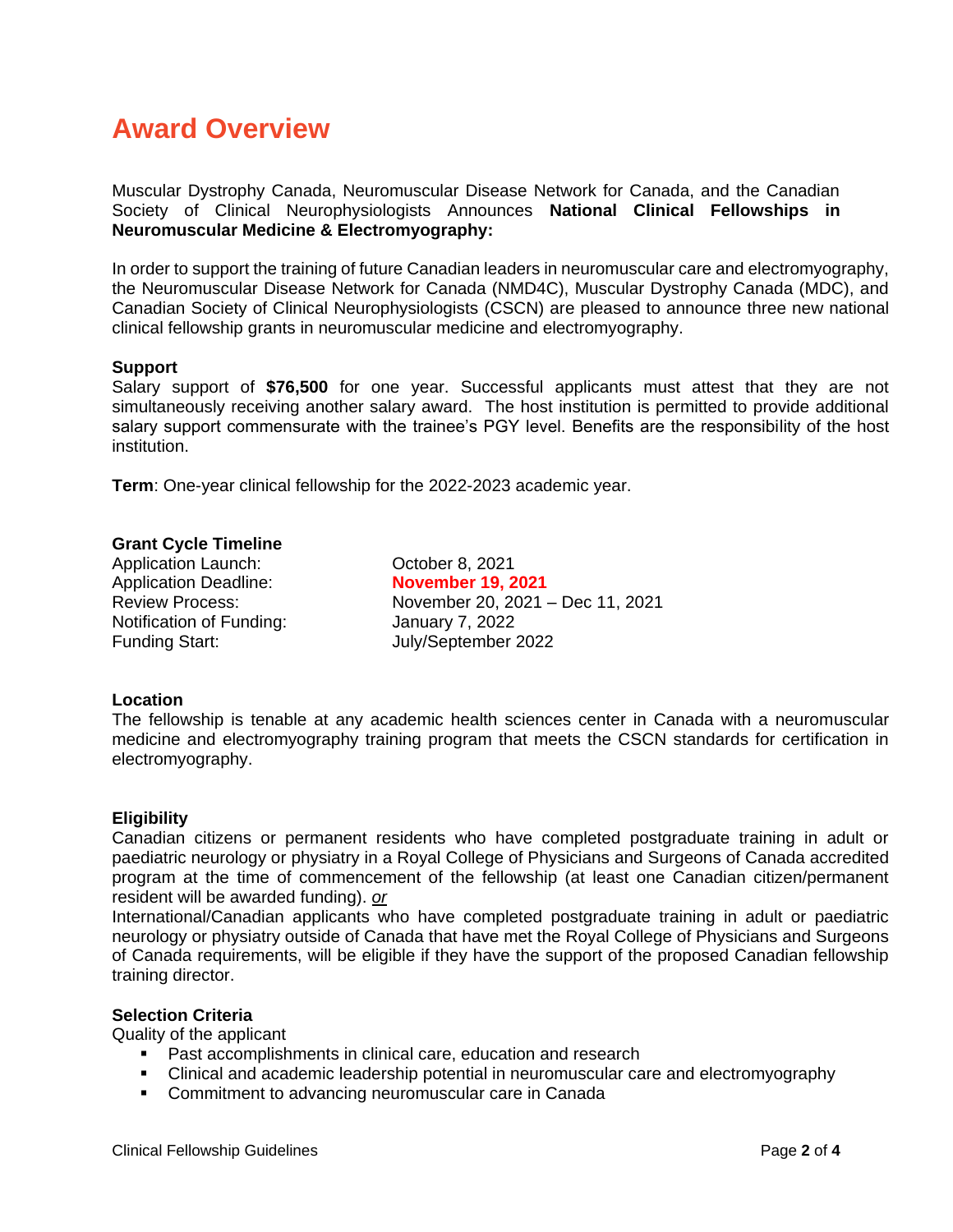- **Quality of the training plan**
- **Quality of the training environment**
- **Educational resources available to the trainee**
- **Expertise and commitment of the training director and other clinical neurophysiologists**
- Track record of training leaders in neuromuscular care and electromyography

A total of **three fellowships** will be awarded on a competitive basis for the 2022/2023 academic year. Awardees and proposed fellowship training programs are expected to actively participate in NMD4C and MDC's educational/training activities (i.e., present/participate in NMD4C NMD case rounds).

### **Application Checklist**

**All of the following items must be submitted by the application deadline.** 

- $\Box$  Cover letter providing contact information for the applicant
- $\Box$  Current curriculum vitae/biosketch (NIH-style biosketch)
- **Proof of Canadian citizenship or current permanent residency status (if applicable)**
- $\Box$  Personal statement (1 page maximum) outlining the applicant's
	- Motivation to undertake this fellowship training
	- How the proposed fellowship training will foster their professional development
	- Future plans to contribute to neuromuscular care and electromyography in Canada, including a commitment to write the CSCN EMG examination
- $\Box$  Two letters of reference, one of which must be from the applicant's Neurology/Physiatry residency training director, outlining their knowledge of the applicant's
	- Contributions and achievements during neurology/physiatry training
	- Clinical and academic leadership potential in neuromuscular care and electromyography
- $\Box$  Proposed training plan (1 page maximum)
	- Details of proposed neuromuscular training (e.g., inpatient and outpatient experience)
	- Details of proposed electromyography training (number and type of EMG studies)
- $\Box$  Letter of support from the proposed fellowship training director outlining
	- Suitability of the applicant for fellowship training
	- Resources that will be committed to train the applicant, including description of any formal curriculum on neuromuscular medicine and EMG, and a list of supervisors and their expertise
	- List of past neuromuscular and EMG fellowship trainees, including their dates of training, success at the CSCN EEG examination, and current positions

#### **Application Deadline: November 19th, 2021. Incomplete or late applications will not be considered.**

Applications must be submitted in English, in the form of a single PDF file by email or other electronic means to: research@muscle.ca. Direct your cover letter to NM Clinical Fellowship Committee.

Applications will be reviewed according to above criteria by peer-review selection committee, with members from NMD4C, MDC and CSCN.

Candidates will be notified of the result of their application by January 7, 2022.